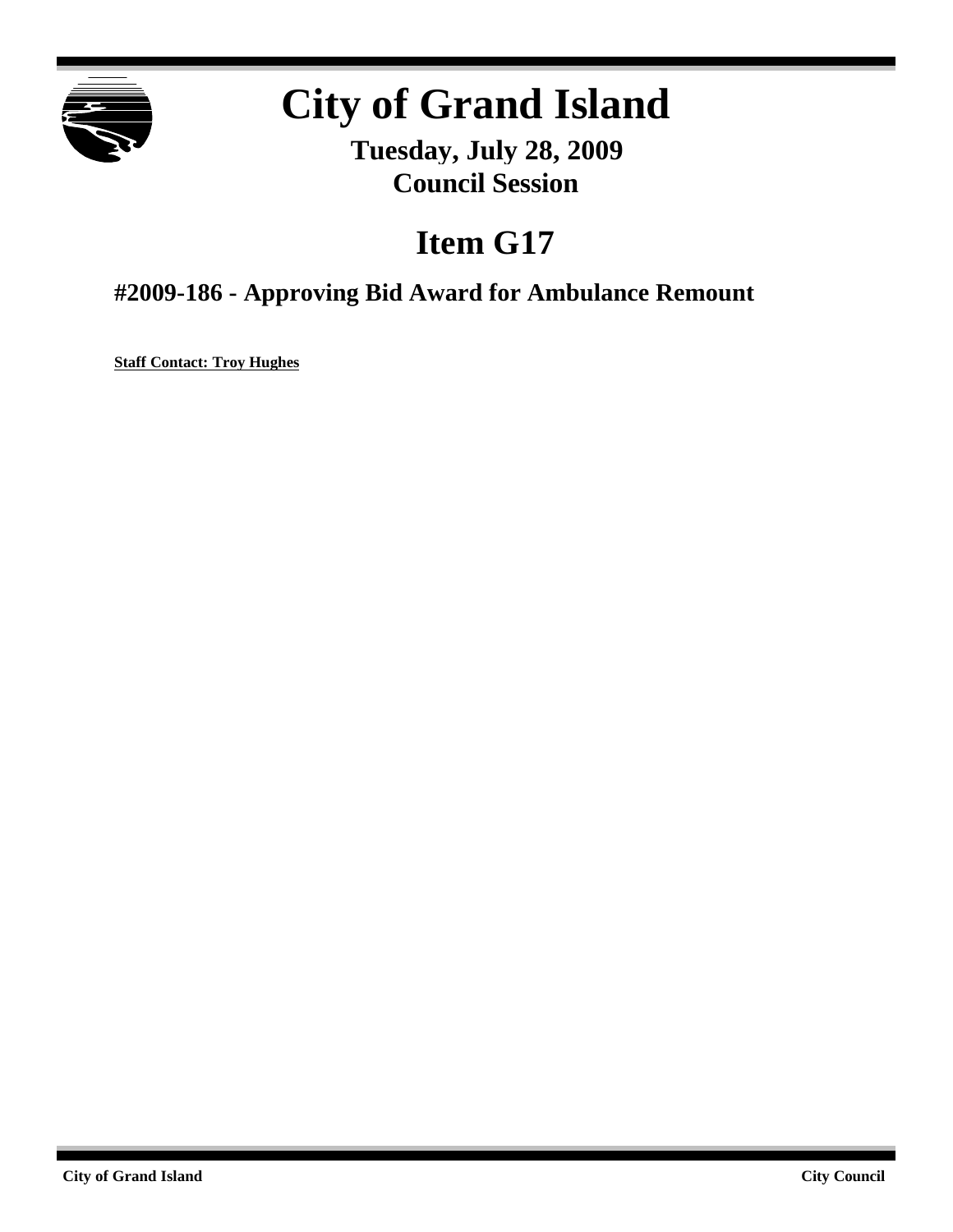## **Council Agenda Memo**

| <b>From:</b>         | Troy Hughes, Fire Chief          |  |
|----------------------|----------------------------------|--|
| <b>Meeting:</b>      | July 28, 2009                    |  |
| Subject:             | <b>Ambulance Remount</b>         |  |
| Item #'s:            | $G-17$                           |  |
| <b>Presenter(s):</b> | Troy Shubert, EMS Division Chief |  |

## **Background**

Specifications were developed and a bid opening was held July 23, 2009 to remount the modular ambulance body on a new chassis. The department went for a remount vs. a new ambulance because of the cost of a new unit and the time delay to purchase a new ambulance. Bids were mailed to fourteen providers on July 8, 2009 but only two submitted a bid. The department's estimate for this remount was \$80,000.

### **Discussion**

The bid from Life Star Rescue, Inc of Van Wert, OH was over the estimate while the bid from Arrow Manufacturing, Inc of Rock Rapids, IA was within the estimate and without exceptions to the specifications. This work is for a 2009 or 2010 GM G4500 chassis, 6.6 liter Duramax diesel engine with customer supplied Medtec Type 3 modular ambulance body remounted and refurbished to our specifications for a cost of \$84,414. The bid also includes a \$4,500 credit for trading in the 2006 Ford E450 chassis which leaves a balance of \$79,814; with an expected completion date of six months after receipt of delivery of the ambulance provided for remount. The specifications include the successful bidder supplying Grand Island Fire Department with a loaner ambulance during the remount process.

## **Alternatives**

It appears that the Council has the following alternatives concerning the issue at hand. The Council may:

- 1. Move to approve
- 2. Postpone the issue to future date
- 3. Take no action on the issue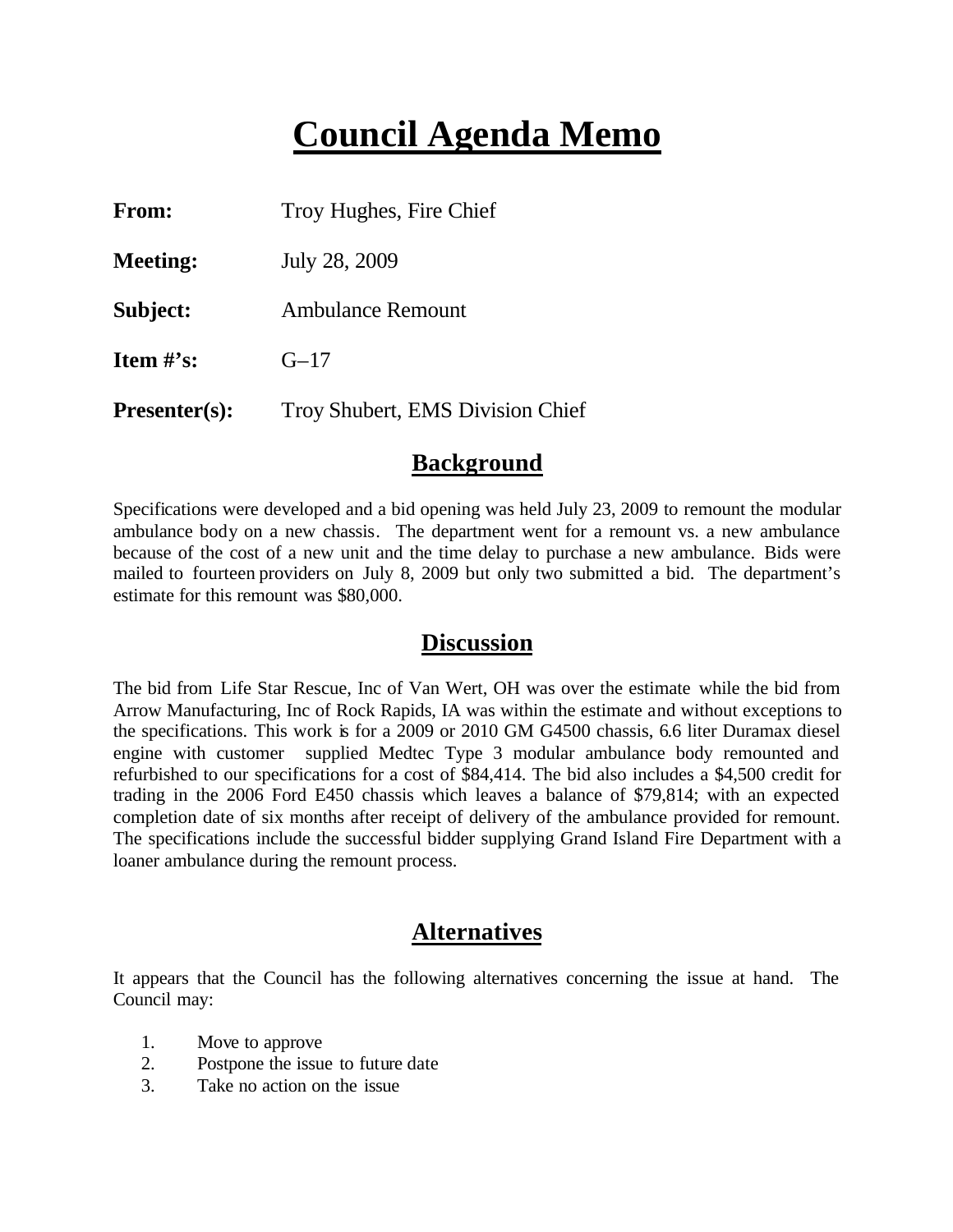## **Recommendation**

City Administration recommends that the Council approve the ambulance remount from Arrow Manufacturing, Inc or Rock Rapids, Iowa for \$79,914.00 which includes a 20% deposit due when proposal is accepted and chassis balance due upon receipt of chassis for manufacture.

### **Sample Motion**

Motion to approve.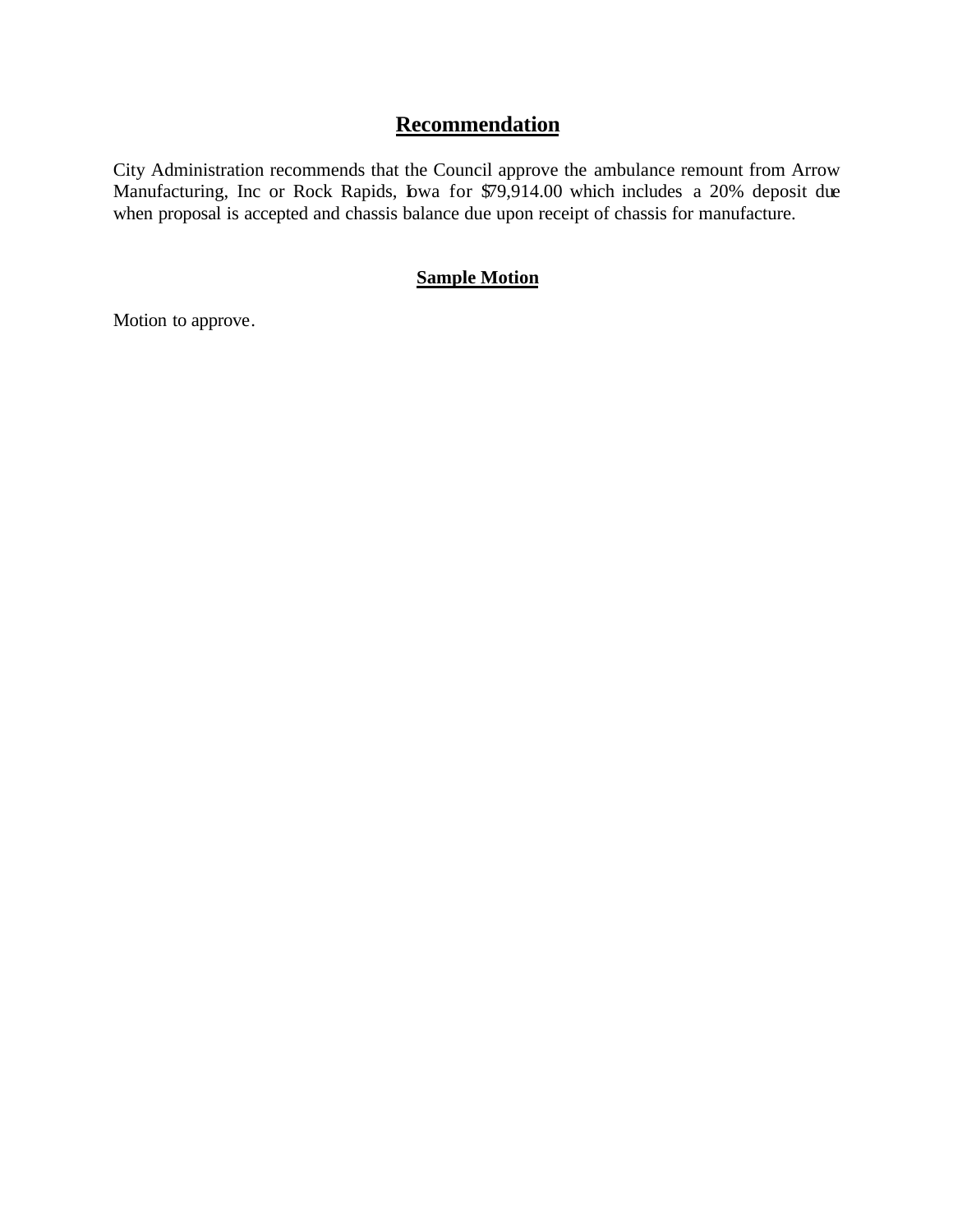### *Purchasing Division of Legal Department* **INTEROFFICE MEMORANDUM**



Wes Nespor, Purchasing Agent

*Working Together for a Better Tomorrow, Today*

#### **BID OPENING**

**BID OPENING DATE: July 23, 2009 at 11:00 a.m.**

**FOR: Ambulance Remount**

**DEPARTMENT: Fire**

**ESTIMATE: \$80,000.00**

**FUND/ACCOUNT: 10022102-85625**

**PUBLICATION DATE:**

**NO. POTENTIAL BIDDERS: 13**

#### **SUMMARY**

| <b>Bidder:</b>       | <b>Arrow Manufacturing</b> | <b>Life Star Rescue Inc.</b> |
|----------------------|----------------------------|------------------------------|
|                      | <b>Rock Rapids, IA</b>     | Van Wert, OH                 |
| <b>Bid Security:</b> | <b>Cashiers Check</b>      | <b>Bond</b>                  |
| <b>Exceptions:</b>   | <b>None</b>                | <b>Noted</b>                 |
| <b>Bid Price:</b>    | \$79,914                   | \$81,485                     |

**Heiman Fire Equipment – No Bid**